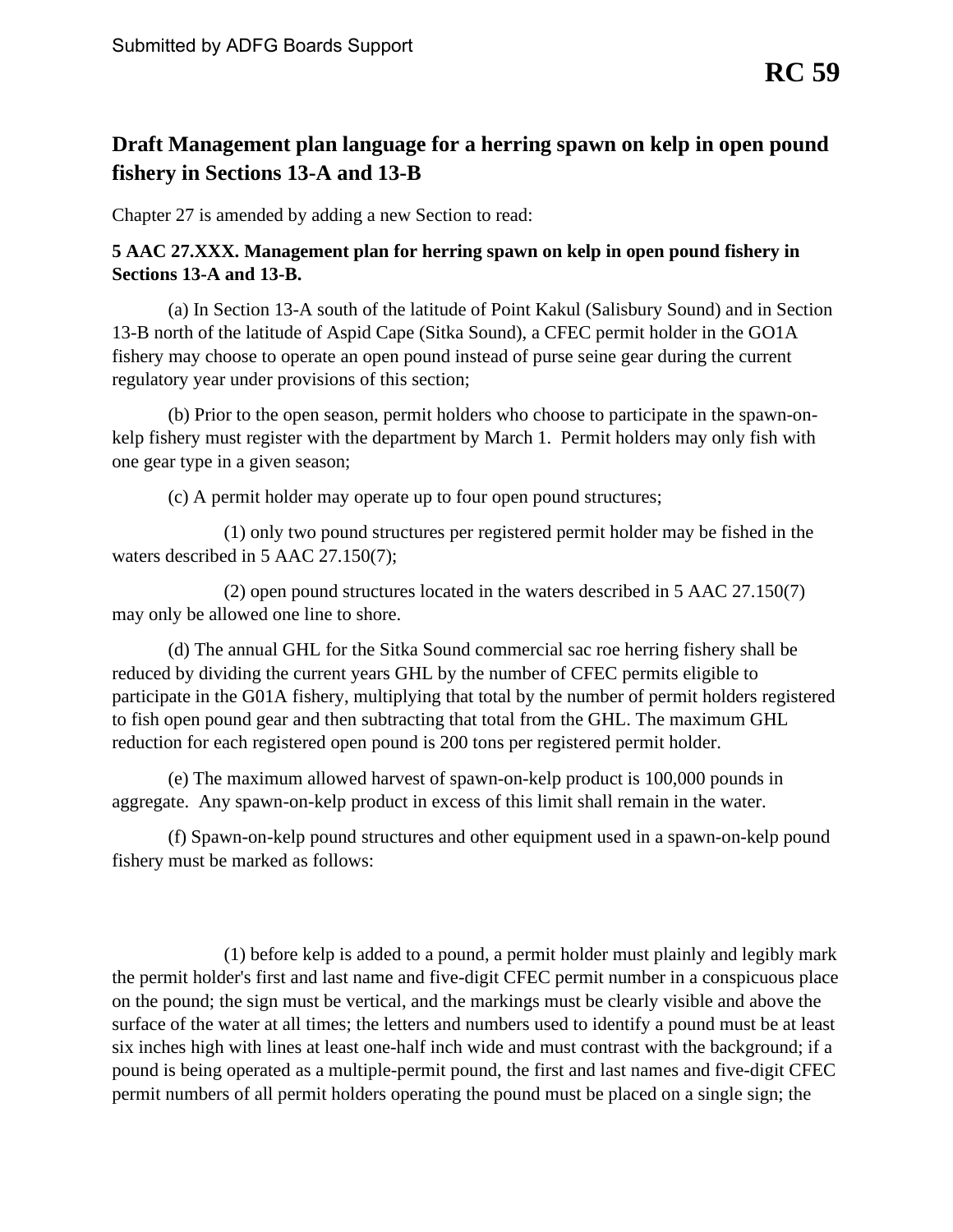sign must be left on the pound structure the entire time any part of the pound or pound system is in the water;

(2) all floats and floating objects used in support of the fishery must be plainly and legibly marked with a CFEC permit number of a participating permit holder as specified in (*1*) of this subsection; all floats and floating objects must be permanently marked and clearly visible above the surface of the water at all times.

(g) A permit holder may place the permit holder's kelp in no more than four pounds. Before kelp is introduced into the spawn-on-kelp pound, a permit holder must store the kelp in a manner that prevents herring from spawning on the kelp.

 structure and that states the permit holder's first and last name. In a multi-permit pound, each (h) On a line or structure used to suspend kelp, a permit holder shall affix a legible tag showing above the water surface that states the number of blades or fronds on that line or permit holder must keep that permit holder's kelp on lines or structures separate from lines or structures that support kelp belonging to other permit holders.

(i) A permit holder must be physically present at the permit holder's pound fishing site during operation of the pound. For the purpose of this subsection, "operation of the pound" means:

(1) when an open pound is being moved; and

(2) when kelp product is being collected from the pound.

(j) A permit holder must be physically present when the permit holder's herring spawnon-kelp product produced in a pound is being sold.

the waters in by 12:00 noon June 10 through March 1 of the following year; (k) A permit holder shall completely remove all pounds and associated equipment from

(*l*) A CFEC permit holder operating a multiple-permit pound is subject to liability if the pound, at any time, contains more than the legal amount of kelp.

from a pound has been weighed and graded; (m) Spawn-on-kelp blades or fronds belonging to a permit holder must be kept separate from spawn-on-kelp blades or fronds belonging to another permit holder until all spawn on kelp

has been removed from the open pound structure;  $(n)$  An open pound is considered to be fishing once kelp has been attached to the open pound structure and is considered to have stopped fishing once all of the spawn-on-kelp product

(o) Each permit holder is responsible for all operations of the pound and pound system.